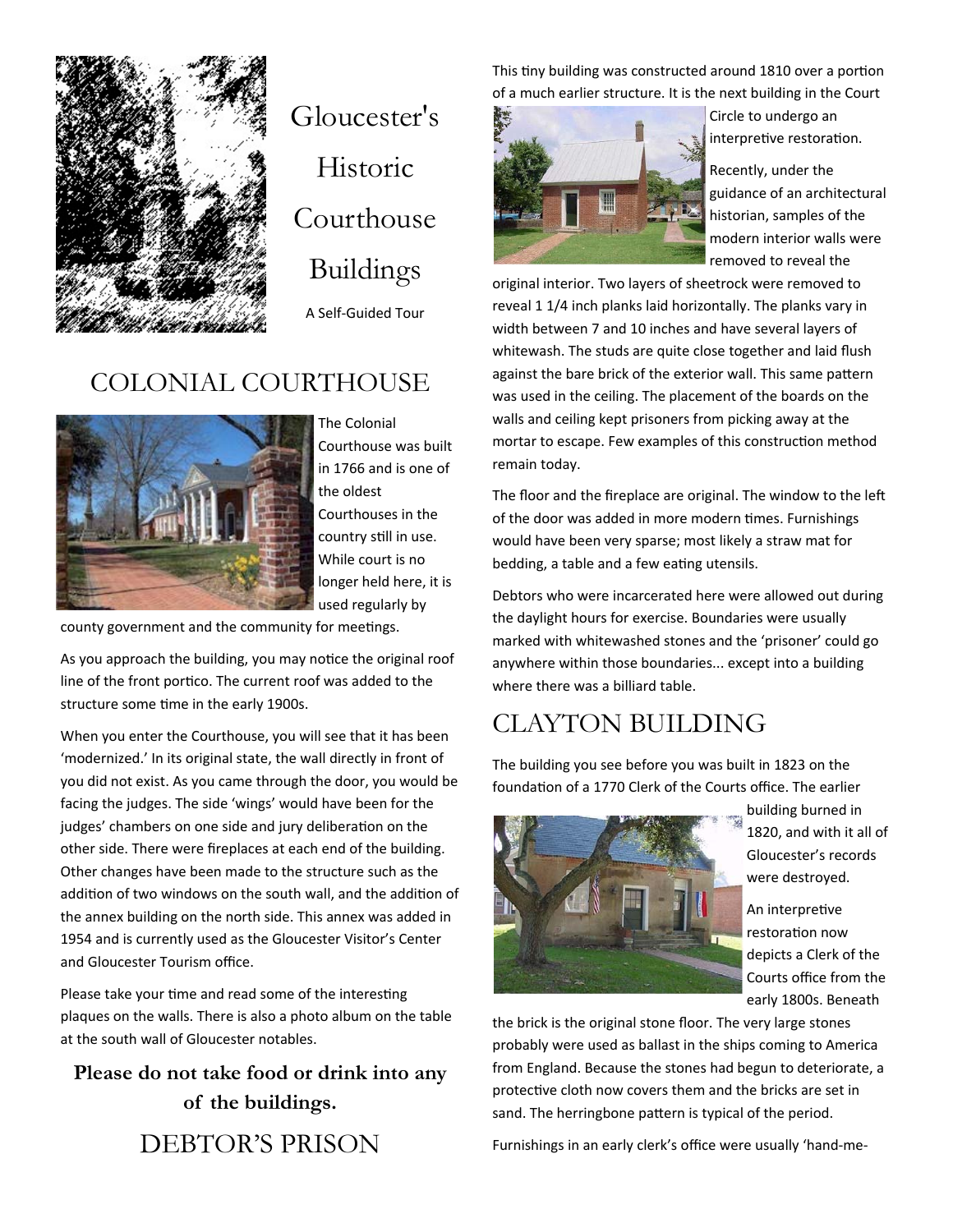downs' from the family and community. We chose the furniture for the large room based on research and visits to the clerk's office at Colonial Williamsburg.

John Clayton served as Clerk of the Court in Gloucester for 53 years. However, he never worked in this building ‐ instead he worked from his home as was customary for clerks in this period. In 1976, the building was named in his honor.

Clayton was best known for his contributions as a botanist. An exhibit honoring John Clayton is planned for the smaller side room. Artifacts found at the site and an illustration of his home are most fascinating.

Please ask the docent at the Visitor Center to open the building for you.

## ROANE BUILDING

This 1896 Clerk of the Courts office was built to comply with the State's rigid fire codes. After having lost precious county records on several occasions, officials weren't taking any



chances. Each of the rooms can be closed off from the remainder of the building by a heavy iron door. The walls are fire proof and the interior of the

roof is cement. In theory, if a fire began in any room, it would not spread to the remaining building.

B. F. Smith designed the building and traveled throughout the region selling his buildings from a design catalog. A marble plaque just inside the front door, commemorates the construction and the county officials serving at the time.

The building was named for Basil Bernard Roane, Deputy Clerk and Clerk for 59 years.

In 2008, a considerable renovation project was undertaken. Drop ceilings were removed to expose the original metal interior. Tile floors were laid in the same pattern as the original floor, paneled walls were removed to expose the plaster, and lighting was installed to reflect the type used in the early 1900s.

Currently, the Roane Building is the home of Gloucester's Visitor Center. It previously served as the Museum of History and headquarters for Gloucester's 350th Anniversary Celebration.

So sit a while on the front porch, enjoy stepping back in time...and imagine what the Court Green may have looked like on Court Day.

### JAIL



In 1870, the Board of Supervisors decided to build a new jail, after an earlier prison on the same site was burned by Federal troops during the War Between the States. The building was completed in 1873

and consisted of four rooms, each 16 x 16 feet in size.

The upstairs floors were made of 6 inch thick North Carolina Pine spiked together to form a solid floor. One room up and one down were constructed as iron cages covered with bricks. The building's walls are 18 inches thick.

You will notice that the two 'wings' on the building are newer brick. These additions were built in the early 1900s and were segregated bathrooms. They have been modernized and made handicapped accessible.

In 1952, the building was converted to office space until 2004. It is not currently open for public viewing; however, our hopes are to have use of the building some time in the next several years.

## BOTETOURT BUILDING



Across Main Street from the Court Circle is the Botetourt Building. This Gloucester landmark was built in the late eighteenth century as a roadside tavern

or ordinary and was known as "John New's Ordinary." It is one of the largest, as well as one of the few, brick taverns surviving from the pre-Revolutionary period. The building is believed to have been named for Lord Botetourt Norborne Berkeley, Baron of Botetourt, and sent from Gloucester, England to be Governor of Virginia. Sisters, Misses Emily and Ada Cox, assumed operation of the hotel in 1906 and served local residents and travelers in grand style. They purchased the